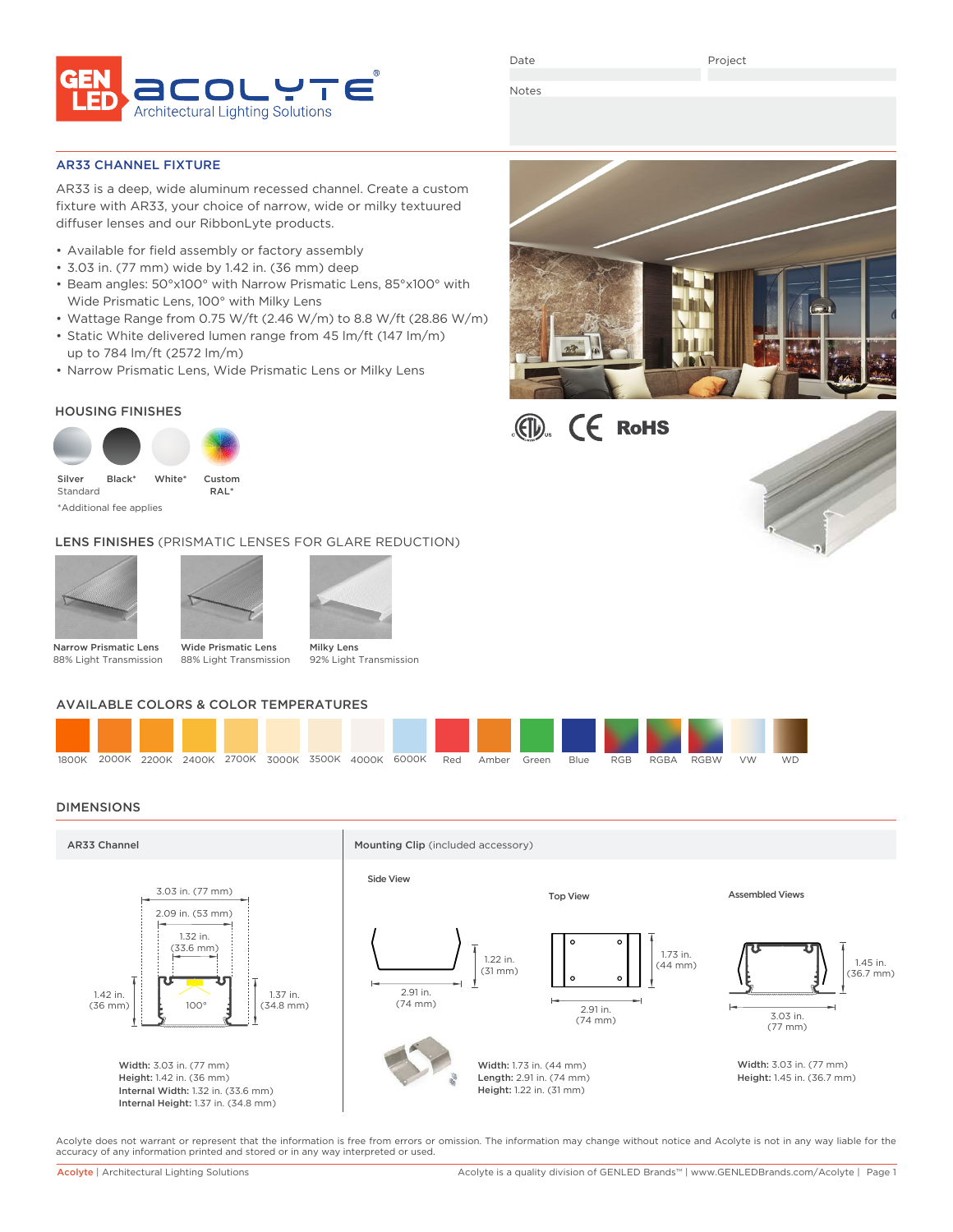

# SPECIFICATIONS

| Beam Angle                   | 50°x100° with Narrow Prismatic Lens, 85°x100° with Wide Prismatic Lens, 100° with Milky Lens                                                                                                                                                                                                                                                                                                             |
|------------------------------|----------------------------------------------------------------------------------------------------------------------------------------------------------------------------------------------------------------------------------------------------------------------------------------------------------------------------------------------------------------------------------------------------------|
| Lens Type                    | Narrow Prismatic Lens, Wide Prismatic Lens, Milky Lens                                                                                                                                                                                                                                                                                                                                                   |
| Length                       | Channel is sold by the foot and cut to your exact desired length. Required amount of mounting clips included.                                                                                                                                                                                                                                                                                            |
| <b>Operating Voltage</b>     | 24 <sub>V</sub>                                                                                                                                                                                                                                                                                                                                                                                          |
| Dimming                      | MLV / 0-10 Volt / Lutron Hi-Lume 1% dimming LED drivers / Lutron VIVE code compliance available / ELV / DALI / DMX                                                                                                                                                                                                                                                                                       |
| <b>Operating Temperature</b> | -40° F to 158° F (-40° C to 70° C)                                                                                                                                                                                                                                                                                                                                                                       |
| Colors                       | 1800K, 2000K, 2200K, 2400K, 2700K, 3000K, 3500K, 4000K, 6000K, Red, Amber, Green, Blue, RGB, RGBA, RGBW, VW,<br>RGB & RGBW Addressable, Warm Dim (1800K, 2000K, 2200K only available in IP20)                                                                                                                                                                                                            |
| CRI                          | 90+ CRI (Static white only)                                                                                                                                                                                                                                                                                                                                                                              |
| Lamp Life                    | L70 at 50,000 Hours                                                                                                                                                                                                                                                                                                                                                                                      |
| MacAdam Ellipses (SDCM)      | 2-Step Binning (For Static White LEDs only)                                                                                                                                                                                                                                                                                                                                                              |
| <b>Certifications</b>        | ETL Listed: UL 2108 Issued: 2004/02/27 Ed: 1 Rev: 2014/02/24 Low Voltage Lighting Systems<br>CSA C22.2#9.0 Issued: 1996/06/01 Ed: 1 (R2011) General Requirements for Luminaries;<br>with Gen. Inst. 1: 1997, Gen Inst. 2: 1998. ROHS compliant UL 2108 - Low Voltage Lighting Systems<br>UL 8750 - Light Emitting Diode (LED) Equipment for Use in Lighting Products UL 1598 / CSA 250.0-08 - Luminaires |

# ACCESSORIES

### End Caps



Acolyte does not warrant or represent that the information is free from errors or omission. The information may change without notice and Acolyte is not in any way liable for the<br>accuracy of any information printed and sto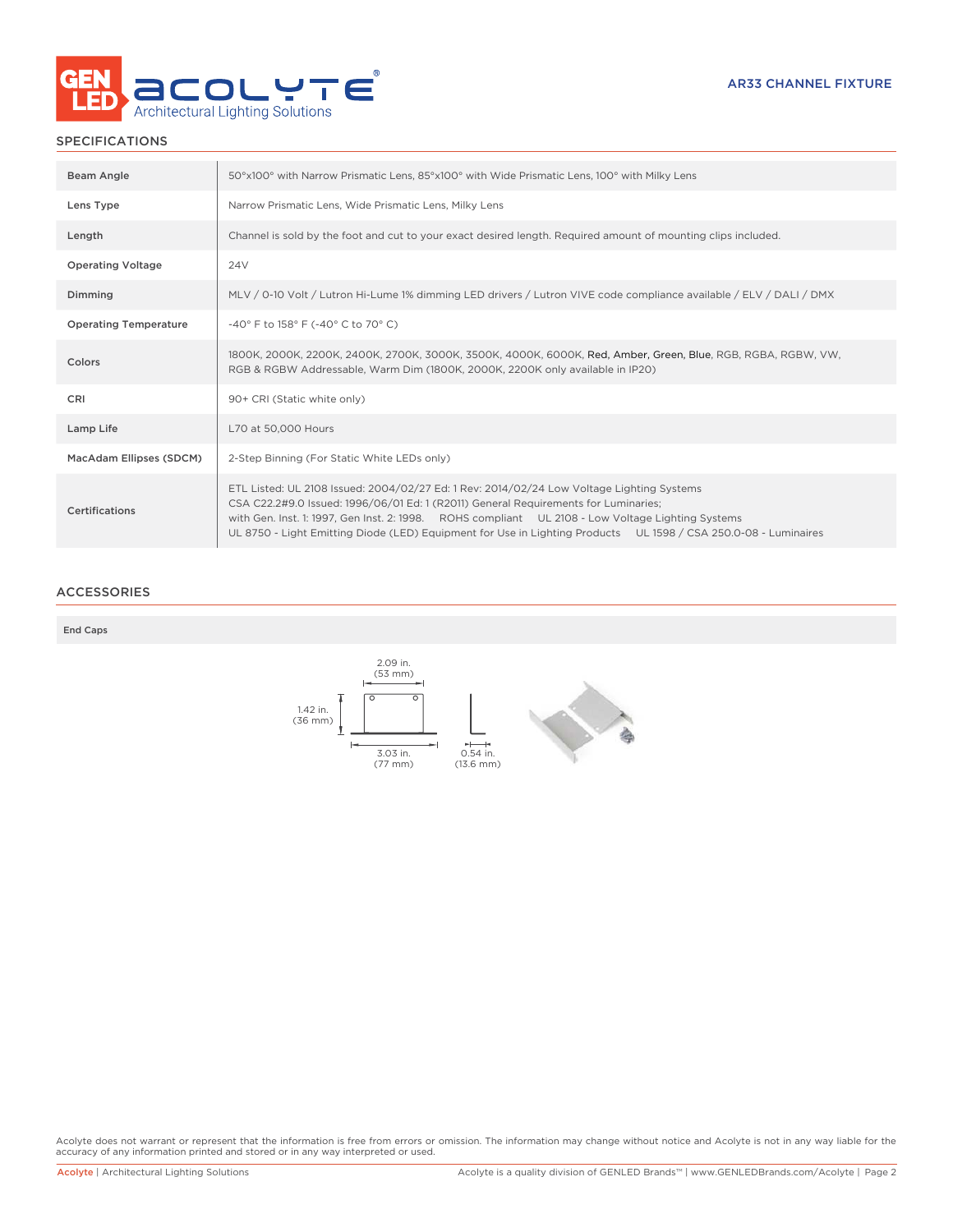

# CHANNEL LENS LENS HOUSING COLOR CHAR33 CHAR33 - AR33 Channel NP - Narrow Prismatic Lens SV - Silver WP - Wide Prismatic Lens BK - Black M - Milky Lens WH - White Consult factory for custom colors **STEP 2 Complete RibbonLyte Part Number STEP 1 Complete Channel Part Number**

| <b>CATEGORY</b>                             | CRI                                                                    | <b>RIBBON TYPE &amp; IP RATING</b>         |                                                                     |                                                                    |                                                              |  |  |  |
|---------------------------------------------|------------------------------------------------------------------------|--------------------------------------------|---------------------------------------------------------------------|--------------------------------------------------------------------|--------------------------------------------------------------|--|--|--|
| <b>RB</b>                                   |                                                                        |                                            |                                                                     |                                                                    |                                                              |  |  |  |
| RB - RibbonLyte                             | <b>0</b> - Static Color, Color Changing                                | SWS220 - Static White Series 2 IP20        |                                                                     | RGBWADD - Addressable RGBW IP67                                    | RGBWA20 - RGBW/A IP20                                        |  |  |  |
|                                             | 90 - 90+ CRI Static White                                              | SWS265 - Static White Series 2 IP65        |                                                                     | VWS220 - VW Series 2 IP20                                          | RGBWA65 - RGBW/A IP65                                        |  |  |  |
|                                             |                                                                        | SWS268 - Static White Series 2 IP68        |                                                                     | VWS265 - VW Series 2 IP65                                          | RGBWA68 - RGBW/A IP68                                        |  |  |  |
|                                             |                                                                        | SCS220 - Static Color Series 2 IP20        |                                                                     | VWS268 - VW Series 2 IP68                                          | WD20 - Warm Dim IP20                                         |  |  |  |
|                                             |                                                                        | SCS265 - Static Color Series 2 IP65        |                                                                     | <b>RGB20 - RGB IP20</b>                                            | WD65 - Warm Dim IP65                                         |  |  |  |
|                                             | NOTE: To ensure waterproofing standards are met, IP65,                 | <b>SCS268</b> - Static Color Series 2 IP68 |                                                                     | <b>RGB65 - RGB IP65</b>                                            | WD68 - Warm Dim IP68                                         |  |  |  |
|                                             | IP67, and IP68 RibbonLyte can NOT be cut in the field.                 | RGBADD - Addressable RGB IP67              |                                                                     | <b>RGB68 - RGB IP68</b>                                            |                                                              |  |  |  |
| <b>WATTAGE</b>                              |                                                                        |                                            | COLOR                                                               |                                                                    |                                                              |  |  |  |
|                                             |                                                                        |                                            |                                                                     |                                                                    |                                                              |  |  |  |
|                                             | <b>0.75</b> - 0.75 W/ft (2.46 W/m - Static White, Static Color)        |                                            | 18 - 1800K                                                          | <b>VW</b> - Variable White                                         |                                                              |  |  |  |
| 1.0 - 1.0 W/ft $(3.3 W/m - Variable White)$ |                                                                        |                                            | $20 - 2000K$                                                        | RGB - Red, Green, Blue                                             |                                                              |  |  |  |
|                                             | 1.5 - 1.5 W/ft (4.9 W/m - Static White, Static Color)                  |                                            | 22 - 2200K                                                          | RGB30 - Red, Green, Blue + 3000K                                   |                                                              |  |  |  |
|                                             | 2.2 - 2.2 W/ft (7.2 W/m - Static White, Static Color, RGB)             |                                            | 24 - 2400K                                                          | RGB40 - Red, Green, Blue + 4000K (5.5W only)                       |                                                              |  |  |  |
|                                             | 3.0 - 3.0 W/ft (9.8 W/m - Static White, Static Color, Variable White)  |                                            | 27 - 2700K                                                          | RGB60 - Red, Green, Blue + 6000K                                   |                                                              |  |  |  |
|                                             | $3.7 - 3.7$ W/ft (12.1 W/m - Addressable RGB)                          |                                            | 30 - 3000K<br>RGBA - Red, Green, Blue + Amber                       |                                                                    |                                                              |  |  |  |
|                                             | 4.4 - 4.4 W/ft (14.4 W/m - Static White, Static Color, RGB, RGBW/RGBA) |                                            | 35 - 3500K                                                          | RGBW30 - RGB + 3000K Addressable                                   |                                                              |  |  |  |
|                                             | 5.0 - 5.0 W/ft (16.4 W/m - Static White, Static Color)                 |                                            | 40 - 4000K<br>RGBW60 - RGB + 6000K Addressable                      |                                                                    |                                                              |  |  |  |
| 5.2 - 5.2 W/ft (17.1 W/m - Warm Dim)        |                                                                        |                                            | $60 - 6000K$<br>2920 - Warm Dim 2900K - 2000K (IP20)                |                                                                    |                                                              |  |  |  |
|                                             | 5.4 - 5.4 W/ft (17.7 W/m - Addressable RGBW)                           |                                            | $R - Red$                                                           | 2721 - Warm Dim 2700K - 2100K (IP65+IP68)                          |                                                              |  |  |  |
|                                             | 5.5 - 5.5 W/ft (18.0 W/m - RGBW/RGBA)                                  |                                            | A - Amber                                                           | Z - Undecided**                                                    |                                                              |  |  |  |
|                                             | 6.0 - 6.0 W/ft (19.7 W/m - Static White, Static Color, Variable White) |                                            | ** For quotes only. Must be chosen before final order.<br>G - Green |                                                                    |                                                              |  |  |  |
|                                             | 8.8 - 8.8 W/ft (28.9 W/m - RGB, RGBW/RGBA)                             |                                            | $B - Blue$                                                          |                                                                    |                                                              |  |  |  |
|                                             | <b>CONNECTION OPTIONS</b> (See diagrams on the right)                  | Custom Length (ft.)                        | 1. (Default)                                                        | 3.<br>2.                                                           | 4.                                                           |  |  |  |
|                                             |                                                                        |                                            |                                                                     |                                                                    | IOII<br>л                                                    |  |  |  |
| 1 - End Feed Bare Wire Connection           | 4 - End Feed with IP67 Male Coupler                                    |                                            |                                                                     | Wire Length for 1, 2, 3:<br>Standard 12 in. / Custom up to 20 feet | Wire Length for 4:<br>Standard 12 in. / Custom up to 20 feet |  |  |  |
|                                             | 2 - Back Feed Bare Wire Connection 5 - Soldered Daisy Chain            |                                            |                                                                     |                                                                    |                                                              |  |  |  |
| 3 - Side Feed Bare Wire Connection          | 6 - Daisy Chain With IP67 Couplers                                     |                                            | 5.                                                                  | 6.                                                                 | íoii                                                         |  |  |  |

Wire Length for 5: Standard 3 in. / Custom up to 3 feet

Wire Length for 6: Standard 3 in. / Custom up to 18 in.

**STEP 3 Complete Assembly Option & Length**

ASSEMBLY OPTION LENGTH (Standard factory assembled length up to 78 in. / 2 m)

FI - Field Assembly

FA - Factory Assembly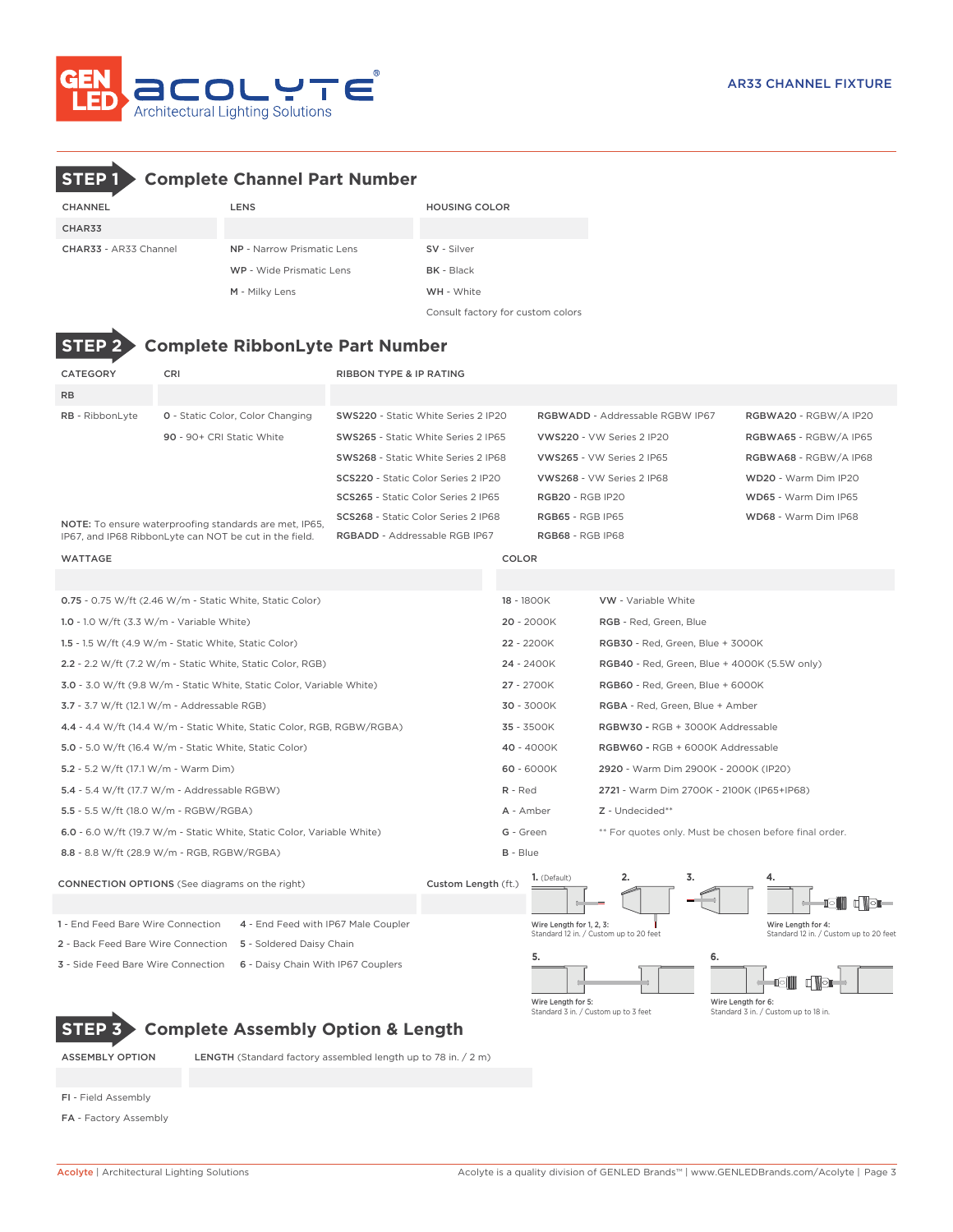

# RIBBONLYTE SPECIFICATIONS & COMPATIBILITY

| Available<br>Wattage | Cuttable<br>LED<br>Pitch<br>Length |                              | Color<br>Temp. | Im/W<br>without | <b>Delivered Lumens</b><br>with<br><b>Narrow Prismatic Lens</b> | <b>Delivered Lumens</b><br>with<br><b>Wide Prismatic Lens</b> | <b>Delivered Lumens</b><br>with<br>Milky Lens | Max<br>Length        | Compatible<br>with Channel |              |              |           |           |       |           |           |           |        |  |  |
|----------------------|------------------------------------|------------------------------|----------------|-----------------|-----------------------------------------------------------------|---------------------------------------------------------------|-----------------------------------------------|----------------------|----------------------------|--------------|--------------|-----------|-----------|-------|-----------|-----------|-----------|--------|--|--|
|                      |                                    |                              |                | Lens            | (lm/ft / lm/m)                                                  | (lm/ft / lm/m)                                                | (lm/ft / lm/m)                                |                      | <b>IP20</b>                | <b>IP65</b>  | <b>IP68</b>  |           |           |       |           |           |           |        |  |  |
|                      |                                    |                              | 1800K          | 84              | 55/182                                                          | 55/182                                                        | 58 / 190                                      |                      |                            |              |              |           |           |       |           |           |           |        |  |  |
|                      |                                    |                              | 2000K          | 99              | 65 / 214                                                        | 65 / 214                                                      | 68/224                                        |                      |                            |              |              |           |           |       |           |           |           |        |  |  |
|                      |                                    |                              | 2200K          | 109             | 72/236                                                          | 72/236                                                        | 75 / 249                                      | IP20:                |                            |              |              |           |           |       |           |           |           |        |  |  |
| 0.75                 |                                    |                              | 2400K          | 113             | 75/245                                                          | 75/245                                                        | 78 / 256                                      | 49 ft<br>(15 m)      |                            |              |              |           |           |       |           |           |           |        |  |  |
| Static<br>White      | 1.97 in.<br>$(50$ mm $)$           | 48 LEDs/ft<br>$(160$ LEDs/m) | 2700K          | 123             | 81/266                                                          | 81 / 266                                                      | 85 / 278                                      | IP65/IP68:           | ✓                          | $\checkmark$ | $\checkmark$ |           |           |       |           |           |           |        |  |  |
| Series <sub>2</sub>  |                                    |                              | 3000K          | 123             | 81/266                                                          | 81 / 266                                                      | 85 / 278                                      | 32.8 ft              |                            |              |              |           |           |       |           |           |           |        |  |  |
|                      |                                    |                              | 3500K          | 130             | 86 / 281                                                        | 86 / 281                                                      | 90/294                                        | (10 m)               |                            |              |              |           |           |       |           |           |           |        |  |  |
|                      |                                    |                              | 4000K          | 134             | 88/290                                                          | 88/290                                                        | 92 / 303                                      |                      |                            |              |              |           |           |       |           |           |           |        |  |  |
|                      |                                    |                              | 6000K          | 131             | 86 / 284                                                        | 86 / 284                                                      | 90/297                                        |                      |                            |              |              |           |           |       |           |           |           |        |  |  |
|                      |                                    |                              | 1800K          | 84              | 111 / 364                                                       | 111 / 364                                                     | 116 / 380                                     |                      |                            |              |              |           |           |       |           |           |           |        |  |  |
|                      |                                    |                              | 2000K          | 98              | 129/424                                                         | 129 / 424                                                     | 135/444                                       |                      |                            |              |              |           |           |       |           |           |           |        |  |  |
|                      |                                    |                              | 2200K          | 109             | 144 / 472                                                       | 144 / 472                                                     | 150 / 493                                     | IP20:                |                            |              |              |           |           |       |           |           |           |        |  |  |
| 1.5<br><b>Static</b> | 1.97 in.                           | 48 LEDs/ft                   | 2400K          | 113             | 149 / 489                                                       | 149 / 489                                                     | 156 / 512                                     | 49 ft<br>(15 m)      |                            |              |              |           |           |       |           |           |           |        |  |  |
| White                | $(50$ mm $)$                       | $(160$ LEDs/m)               | 2700K          | 123             | 162 / 533                                                       | 162 / 533                                                     | 170 / 557                                     | IP65/IP68:           | $\checkmark$               | $\checkmark$ | $\checkmark$ |           |           |       |           |           |           |        |  |  |
| Series <sub>2</sub>  |                                    |                              | 3000K          | 123             | 162 / 533                                                       | 162 / 533                                                     | 170 / 557                                     | 32.8 ft              |                            |              |              |           |           |       |           |           |           |        |  |  |
|                      |                                    |                              | 3500K          | 129             | 170 / 559                                                       | 170 / 559                                                     | 178 / 584                                     | (10 m)               |                            |              |              |           |           |       |           |           |           |        |  |  |
|                      |                                    |                              | 4000K          | 134             | 177 / 580                                                       | 177 / 580                                                     | 185/607                                       |                      |                            |              |              |           |           |       |           |           |           |        |  |  |
|                      |                                    |                              | 6000K          | 131             | 173 / 567                                                       | 173 / 567                                                     | 181 / 593                                     |                      |                            |              |              |           |           |       |           |           |           |        |  |  |
|                      |                                    |                              | 1800K          | 83              | 161 / 527                                                       | 161 / 527                                                     | 168 / 551                                     |                      |                            |              |              |           |           |       |           |           |           |        |  |  |
|                      |                                    | 48 LEDs/ft                   |                |                 | 2000K                                                           | 96                                                            | 186 / 610                                     | 186 / 610            | 194 / 637                  |              |              |           |           |       |           |           |           |        |  |  |
|                      |                                    |                              |                | 2200K           | 106                                                             | 205/673                                                       | 205/673                                       | 215 / 704            | IP20:                      |              |              |           |           |       |           |           |           |        |  |  |
| 2.2                  | 1.97 in.                           |                              | 2400K          | 111             | 215 / 705                                                       | 215 / 705                                                     | 225/737                                       | 42 ft<br>(12.8 m)    |                            |              |              |           |           |       |           |           |           |        |  |  |
| Static<br>White      | $(50$ mm $)$                       | (160 LEDs/m)                 | 2700K          | 120             | 232 / 762                                                       | 232 / 762                                                     | 243 / 797                                     | IP65/IP68:           | $\checkmark$               | $\checkmark$ | ✓            |           |           |       |           |           |           |        |  |  |
| Series 2             |                                    |                              | 3000K          | 122             | 236 / 775                                                       | 236 / 775                                                     | 247 / 810                                     | 32.8 ft              |                            |              |              |           |           |       |           |           |           |        |  |  |
|                      |                                    |                              |                |                 |                                                                 |                                                               |                                               |                      |                            |              |              |           | 3500K     | 127   | 246 / 807 | 246 / 807 | 257 / 843 | (10 m) |  |  |
|                      |                                    |                              | 4000K          | 133             | 257 / 845                                                       | 257 / 845                                                     | 269 / 883                                     |                      |                            |              |              |           |           |       |           |           |           |        |  |  |
|                      |                                    |                              | 6000K          | 128             | 248/813                                                         | 248 / 813                                                     | 259 / 850                                     |                      |                            |              |              |           |           |       |           |           |           |        |  |  |
|                      |                                    | 48 LEDs/ft<br>(160 LEDs/m)   | 1800K          | 84              | 222 / 728                                                       | 222 / 728                                                     | 232 / 761                                     |                      |                            |              |              |           |           |       |           |           |           |        |  |  |
|                      |                                    |                              | 2000K          | 98              | 259 / 849                                                       | 259 / 849                                                     | 270 / 887                                     |                      |                            |              |              |           |           |       |           |           |           |        |  |  |
|                      |                                    |                              |                |                 |                                                                 |                                                               |                                               |                      | 2200K                      | 108          | 285 / 935    | 285 / 935 | 298 / 978 | IP20: |           |           |           |        |  |  |
| 3.0<br>Static        | 1.97 in.                           |                              | 2400K          | 109.8           | 290 / 951                                                       | 290 / 951                                                     | 303 / 994                                     | 36 ft<br>(11 m)      | $\checkmark$               |              |              |           |           |       |           |           |           |        |  |  |
| White                | $(50$ mm $)$                       |                              | 2700K          | 122.9           | 324 / 1064                                                      | 324 / 1064                                                    | 339 / 1113                                    | IP65/IP68:           |                            | $\checkmark$ | $\checkmark$ |           |           |       |           |           |           |        |  |  |
| Series <sub>2</sub>  |                                    |                              | 3000K          | 130             | 343 / 1126                                                      | 343 / 1126                                                    | 359 / 1177                                    | 32.8 ft              |                            |              |              |           |           |       |           |           |           |        |  |  |
|                      |                                    |                              | 3500K          | 133             | 351 / 1152                                                      | 351 / 1152                                                    | 367 / 1204                                    | (10 m)               |                            |              |              |           |           |       |           |           |           |        |  |  |
|                      |                                    |                              | 4000K          | 133             | 351 / 1152                                                      | 351 / 1152                                                    | 367 / 1204                                    |                      |                            |              |              |           |           |       |           |           |           |        |  |  |
|                      |                                    |                              | 6000K          | 128             | 338 / 1109                                                      | 338 / 1109                                                    | 353 / 1159                                    |                      |                            |              |              |           |           |       |           |           |           |        |  |  |
|                      |                                    |                              |                |                 |                                                                 |                                                               | 1800K                                         | 81                   | 314 / 1029                 | 314 / 1029   | 328 / 1076   |           |           |       |           |           |           |        |  |  |
|                      |                                    |                              | 2000K          | 95              | 368/1207                                                        | 368/1207                                                      | 385 / 1262                                    |                      |                            |              |              |           |           |       |           |           |           |        |  |  |
|                      |                                    |                              | 2200K          | 105             | 407 / 1334                                                      | 407 / 1334                                                    | 425 / 1394                                    |                      |                            |              |              |           |           |       |           |           |           |        |  |  |
| 4.4<br>Static        | 1.97 in.                           | 48 LEDs/ft                   | 2400K          | 109             | 422 / 1385                                                      | 422 / 1385                                                    | 441/1448                                      | 28 ft 4 in.          |                            |              |              |           |           |       |           |           |           |        |  |  |
| White                | $(50$ mm $)$                       | (160 LEDs/m)                 | 2700K          | 122             | 472 / 1550                                                      | 472 / 1550                                                    | 494 / 1620                                    | (8.64 m)             | ✓                          | $\checkmark$ | $\checkmark$ |           |           |       |           |           |           |        |  |  |
| Series 2             |                                    |                              | 3000K          | 129             | 499 / 1639                                                      | 499 / 1639                                                    | 522 / 1713                                    |                      |                            |              |              |           |           |       |           |           |           |        |  |  |
|                      |                                    |                              | 3500K          | 132             | 511 / 1677                                                      | 511 / 1677                                                    | 534 / 1753                                    |                      |                            |              |              |           |           |       |           |           |           |        |  |  |
|                      |                                    |                              | 4000K          | 132             | 511 / 1677                                                      | 511 / 1677                                                    | 534 / 1753                                    |                      |                            |              |              |           |           |       |           |           |           |        |  |  |
|                      |                                    |                              | 6000K          | 126             | 488 / 1601                                                      | 488 / 1601                                                    | 510 / 1673                                    |                      |                            |              |              |           |           |       |           |           |           |        |  |  |
|                      |                                    |                              | 1800K          | 83              | 365 / 1198                                                      | 365 / 1198                                                    | 382 / 1253                                    |                      |                            |              |              |           |           |       |           |           |           |        |  |  |
|                      |                                    |                              | 2000K          | 98              | 431 / 1415                                                      | 431 / 1415                                                    | 451 / 1479                                    |                      |                            |              |              |           |           |       |           |           |           |        |  |  |
|                      |                                    |                              | 2200K          | 107             | 417 / 1545                                                      | 417 / 1545                                                    | 492 / 1615                                    | IP20:<br>33 ft 4 in. |                            |              |              |           |           |       |           |           |           |        |  |  |
| 5.0<br>Static        | 1.4 in.                            | 68 LEDs/ft                   | 2400K          | <b>110</b>      | 483 / 1585                                                      | 483 / 1585                                                    | 505/1657                                      | (10.1 m)             |                            |              |              |           |           |       |           |           |           |        |  |  |
| White                | $(35.7$ mm $)$                     | $(224$ LEDs/m)               | 2700K          | 123             | 541/1774                                                        | 541/1774                                                      | 565 / 1855                                    | IP65/IP68:           | ✓                          | $\checkmark$ | $\checkmark$ |           |           |       |           |           |           |        |  |  |
| Series 2             |                                    |                              | 3000K          | 130             | 572 / 1877                                                      | 572 / 1877                                                    | 598 / 1962                                    | 32.8 ft              |                            |              |              |           |           |       |           |           |           |        |  |  |
|                      |                                    |                              | 3500K          | 133             | 585 / 1920                                                      | 585 / 1920                                                    | 612 / 2007                                    | (10 m)               |                            |              |              |           |           |       |           |           |           |        |  |  |
|                      |                                    |                              | 4000K          | 133             | 585 / 1920                                                      | 585 / 1920                                                    | 612 / 2007                                    |                      |                            |              |              |           |           |       |           |           |           |        |  |  |
|                      |                                    |                              | 6000K          | 127             | 559 / 1833                                                      | 559 / 1833                                                    | 584 / 1917                                    |                      |                            |              |              |           |           |       |           |           |           |        |  |  |

Acolyte | Architectural Lighting Solutions **Acolyte is a quality division of GENLED Brands™** | www.GENLEDBrands.com/Acolyte | Page 4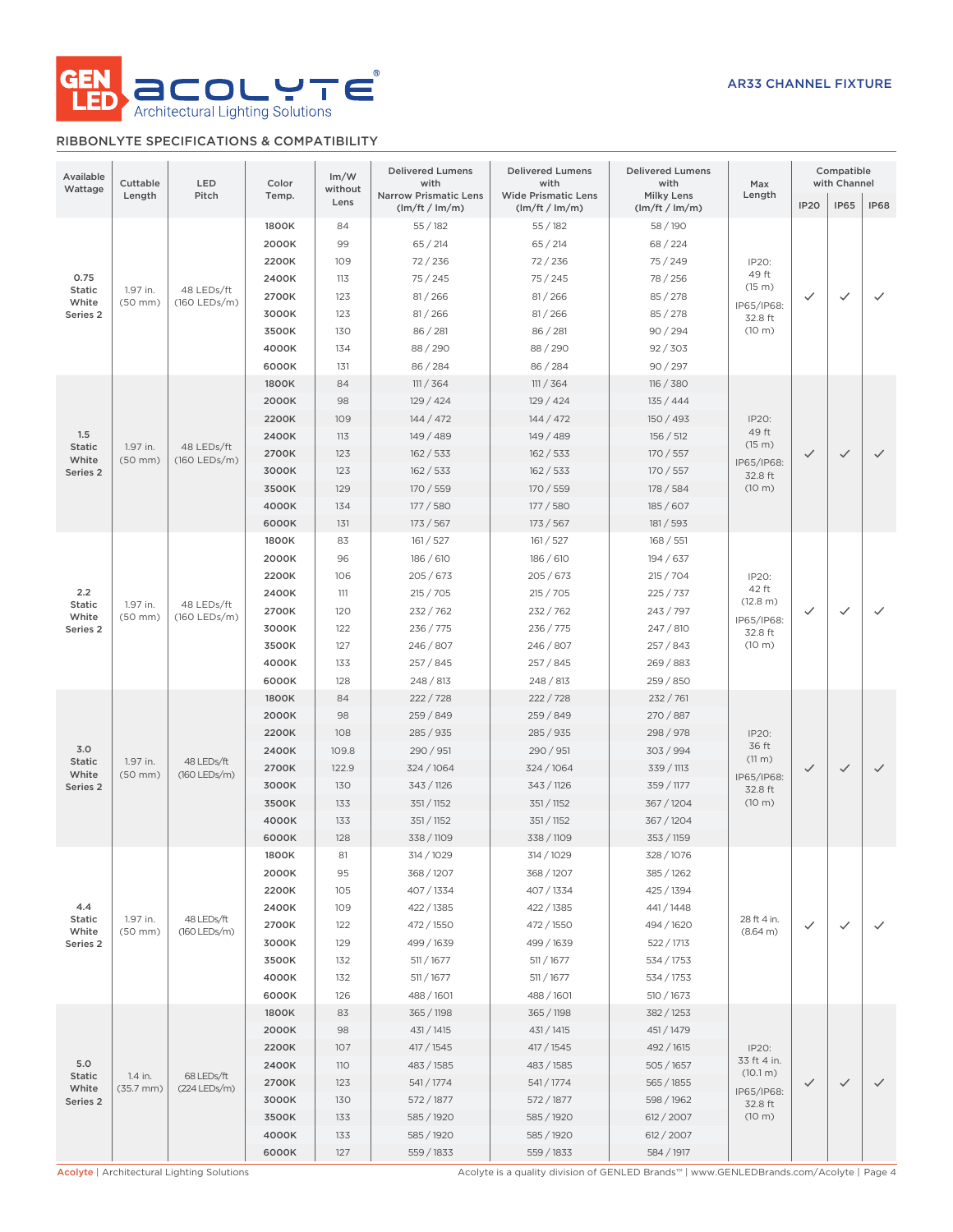

# RIBBONLYTE SPECIFICATIONS & COMPATIBILITY

| Available<br>Wattages                | Cuttable<br>Length       | LED<br>Pitch               | Color<br>Temp.              | Im/W<br>without<br>Lens | <b>Delivered Lumens</b><br>with<br><b>Narrow Prismatic Lens</b> | <b>Delivered Lumens</b><br>with<br><b>Wide Prismatic Lens</b> | <b>Delivered Lumens</b><br>with<br><b>Milky Lens</b> | Max<br>Length     | <b>IP20</b>  | Compatible<br>with Channel<br><b>IP65</b> | <b>IP68</b>  |              |              |              |  |  |  |  |  |  |  |  |  |      |    |          |             |          |          |              |              |              |              |              |
|--------------------------------------|--------------------------|----------------------------|-----------------------------|-------------------------|-----------------------------------------------------------------|---------------------------------------------------------------|------------------------------------------------------|-------------------|--------------|-------------------------------------------|--------------|--------------|--------------|--------------|--|--|--|--|--|--|--|--|--|------|----|----------|-------------|----------|----------|--------------|--------------|--------------|--------------|--------------|
|                                      |                          |                            |                             |                         | (lm/ft / lm/m)                                                  | (lm/ft / lm/m)                                                | (lm/ft / lm/m)                                       |                   |              |                                           |              |              |              |              |  |  |  |  |  |  |  |  |  |      |    |          |             |          |          |              |              |              |              |              |
|                                      |                          |                            | 1800K                       | 82                      | 433 / 1420                                                      | 433 / 1420                                                    | 453 / 1485                                           |                   |              |                                           |              |              |              |              |  |  |  |  |  |  |  |  |  |      |    |          |             |          |          |              |              |              |              |              |
|                                      |                          |                            | 2000K                       | 95                      | 502 / 1646                                                      | 502/1646                                                      | 524 / 1720                                           |                   |              |                                           |              |              |              |              |  |  |  |  |  |  |  |  |  |      |    |          |             |          |          |              |              |              |              |              |
|                                      |                          |                            | 2200K                       | 106                     | 560 / 1836                                                      | 560 / 1836                                                    | 585 / 1920                                           |                   |              |                                           |              |              |              |              |  |  |  |  |  |  |  |  |  |      |    |          |             |          |          |              |              |              |              |              |
| 6.0<br><b>Static</b>                 | 1.4 in.                  | 68 LEDs/ft                 | 2400K                       | 109                     | 576 / 1888                                                      | 576 / 1888                                                    | 602 / 1974                                           | 28 ft             |              |                                           |              |              |              |              |  |  |  |  |  |  |  |  |  |      |    |          |             |          |          |              |              |              |              |              |
| White<br>Series 2                    | $(35.7$ mm $)$           | (224 LEDs/m)               | 2700K                       | 122                     | 644 / 2113                                                      | 644 / 2113                                                    | 673 / 2209                                           | (8.5 m)           | $\checkmark$ | $\checkmark$                              | $\checkmark$ |              |              |              |  |  |  |  |  |  |  |  |  |      |    |          |             |          |          |              |              |              |              |              |
|                                      |                          |                            | 3000K                       | 129                     | 681 / 2235                                                      | 681 / 2235                                                    | 712 / 2336                                           |                   |              |                                           |              |              |              |              |  |  |  |  |  |  |  |  |  |      |    |          |             |          |          |              |              |              |              |              |
|                                      |                          |                            | 3500K                       | 132                     | 697 / 2287                                                      | 697 / 2287                                                    | 729 / 2391                                           |                   |              |                                           |              |              |              |              |  |  |  |  |  |  |  |  |  |      |    |          |             |          |          |              |              |              |              |              |
|                                      |                          |                            | 4000K                       | 132                     | 697 / 2287                                                      | 697 / 2287                                                    | 729 / 2391                                           |                   |              |                                           |              |              |              |              |  |  |  |  |  |  |  |  |  |      |    |          |             |          |          |              |              |              |              |              |
|                                      |                          |                            | 6000K<br>Red                | 126<br>41               | 665 / 2183<br>27/89                                             | 665 / 2183<br>27/89                                           | 696 / 2282<br>28/93                                  | IP20:             |              |                                           |              |              |              |              |  |  |  |  |  |  |  |  |  |      |    |          |             |          |          |              |              |              |              |              |
| 0.75                                 |                          |                            |                             | 175                     |                                                                 |                                                               |                                                      | 49 ft             |              |                                           |              |              |              |              |  |  |  |  |  |  |  |  |  |      |    |          |             |          |          |              |              |              |              |              |
| <b>Static Color</b>                  | 1.97 in.<br>$(50$ mm $)$ | 48 LEDs/ft<br>(160 LEDs/m) | Green                       | 19                      | 116 / 379                                                       | 116 / 379                                                     | 121 / 396                                            | (15 m)<br>IP65/   | $\checkmark$ | $\checkmark$                              | $\checkmark$ |              |              |              |  |  |  |  |  |  |  |  |  |      |    |          |             |          |          |              |              |              |              |              |
| Series 2                             |                          |                            | <b>Blue</b>                 |                         | 13/41                                                           | 13/41                                                         | 13/43                                                | IP68:<br>32.8 ft  |              |                                           |              |              |              |              |  |  |  |  |  |  |  |  |  |      |    |          |             |          |          |              |              |              |              |              |
|                                      |                          |                            | Amber                       | 34                      | 22/74                                                           | 22/74                                                         | 23/77                                                | (10 m)            |              |                                           |              |              |              |              |  |  |  |  |  |  |  |  |  |      |    |          |             |          |          |              |              |              |              |              |
|                                      |                          |                            | Red                         | 42                      | 55/182                                                          | 55/182                                                        | 58 / 190                                             | IP20:<br>49 ft    |              |                                           |              |              |              |              |  |  |  |  |  |  |  |  |  |      |    |          |             |          |          |              |              |              |              |              |
| 1.5<br><b>Static Color</b>           | 1.97 in.                 | 48 LEDs/ft<br>(160 LEDs/m) | Green                       | 160                     | 211/693                                                         | 211 / 693                                                     | 221/724                                              | (15 m)<br>IP65/   | $\checkmark$ | $\checkmark$                              | $\checkmark$ |              |              |              |  |  |  |  |  |  |  |  |  |      |    |          |             |          |          |              |              |              |              |              |
| Series 2                             | $(50$ mm $)$             |                            | Blue                        | 18                      | 24/78                                                           | 24/78                                                         | 25/81                                                | IP68:<br>32.8 ft  |              |                                           |              |              |              |              |  |  |  |  |  |  |  |  |  |      |    |          |             |          |          |              |              |              |              |              |
|                                      |                          |                            | Amber                       | 34                      | 45/147                                                          | 45/147                                                        | 47/154                                               | (10 m)            |              |                                           |              |              |              |              |  |  |  |  |  |  |  |  |  |      |    |          |             |          |          |              |              |              |              |              |
|                                      |                          |                            | Red                         | 42                      | 81 / 267                                                        | 81 / 267                                                      | 85 / 279                                             | IP20:<br>42 ft    |              |                                           |              |              |              |              |  |  |  |  |  |  |  |  |  |      |    |          |             |          |          |              |              |              |              |              |
| 2.2<br><b>Static Color</b>           | 1.97 in.                 | 48 LEDs/ft                 | Green                       | 145                     | 281 / 921                                                       | 281 / 921                                                     | 293 / 963                                            | (12.8 m)          |              |                                           |              |              |              |              |  |  |  |  |  |  |  |  |  |      |    |          |             |          |          |              |              |              |              |              |
| Series 2                             | $(50$ mm $)$             | (160 LEDs/m)               | Blue                        | 18                      | 35/114                                                          | 35/114                                                        | 36 / 120                                             | IP65/<br>IP68:    | $\checkmark$ | $\checkmark$                              | $\checkmark$ |              |              |              |  |  |  |  |  |  |  |  |  |      |    |          |             |          |          |              |              |              |              |              |
|                                      |                          |                            | Amber                       | 34                      | 66 / 216                                                        | 66 / 216                                                      | 69/226                                               | 32.8 ft<br>(10 m) |              |                                           |              |              |              |              |  |  |  |  |  |  |  |  |  |      |    |          |             |          |          |              |              |              |              |              |
|                                      |                          |                            | Red                         | 40                      | 106 / 346                                                       | 106 / 346                                                     | 110 / 362                                            |                   |              |                                           |              |              |              |              |  |  |  |  |  |  |  |  |  |      |    |          |             |          |          |              |              |              |              |              |
| 3.0                                  | 1.97 in.<br>$(50$ mm $)$ | 48 LEDs/ft<br>(160 LEDs/m) |                             | Green                   | 127                                                             | 335 / 1100                                                    | 335 / 1100                                           | 351 / 1150        | 32.8 ft      |                                           |              |              |              |              |  |  |  |  |  |  |  |  |  |      |    |          |             |          |          |              |              |              |              |              |
| <b>Static Color</b><br>Series 2      |                          |                            |                             |                         |                                                                 |                                                               |                                                      |                   |              |                                           |              |              |              |              |  |  |  |  |  |  |  |  |  | Blue | 25 | 66 / 217 | 66 / 217    | 69 / 226 | (10 m)   | $\checkmark$ | $\checkmark$ | $\checkmark$ |              |              |
|                                      |                          |                            | Amber                       | 29                      | 77/251                                                          | 77/251                                                        | 80/263                                               |                   |              |                                           |              |              |              |              |  |  |  |  |  |  |  |  |  |      |    |          |             |          |          |              |              |              |              |              |
|                                      |                          |                            | Red                         | 38                      | 147/483                                                         | 147/483                                                       | 154/505                                              |                   |              |                                           |              |              |              |              |  |  |  |  |  |  |  |  |  |      |    |          |             |          |          |              |              |              |              |              |
| 4.4<br><b>Static Color</b>           | 1.97 in.                 | 48 LEDs/ft<br>(160 LEDs/m) | Green                       | 117                     | 453 / 1486                                                      | 453 / 1486                                                    | 474 / 1554                                           | 29 ft             |              |                                           |              |              |              |              |  |  |  |  |  |  |  |  |  |      |    |          |             |          |          |              |              |              |              |              |
| Series 2                             | $(50$ mm $)$             |                            |                             |                         |                                                                 |                                                               |                                                      |                   |              |                                           |              |              |              |              |  |  |  |  |  |  |  |  |  |      |    |          | <b>Blue</b> | 24       | 93 / 305 | 93 / 305     | 97 / 319     | (8.8 m)      | $\checkmark$ | $\checkmark$ |
|                                      |                          |                            | Amber                       | 25                      | 97 / 318                                                        | 97 / 318                                                      | 101 / 332                                            |                   |              |                                           |              |              |              |              |  |  |  |  |  |  |  |  |  |      |    |          |             |          |          |              |              |              |              |              |
|                                      |                          |                            | Red                         | 37                      | 163 / 534                                                       | 163 / 534                                                     | 170 / 558                                            |                   |              |                                           |              |              |              |              |  |  |  |  |  |  |  |  |  |      |    |          |             |          |          |              |              |              |              |              |
| 5.0<br><b>Static Color</b>           | 1.4 in.                  | 68 LEDs/ft                 |                             |                         |                                                                 | Green                                                         | 116                                                  | 510 / 1675        | 510 / 1675   | 534 / 1751                                | 30 ft        | $\checkmark$ | $\checkmark$ | $\checkmark$ |  |  |  |  |  |  |  |  |  |      |    |          |             |          |          |              |              |              |              |              |
| Series 2                             | $(35.7$ mm $)$           | (224 LEDs/m)               | Blue                        | 24                      | 106 / 346                                                       | 106 / 346                                                     | 110 / 362                                            | (9.14 m)          |              |                                           |              |              |              |              |  |  |  |  |  |  |  |  |  |      |    |          |             |          |          |              |              |              |              |              |
|                                      |                          |                            | Amber                       | 26                      | 114 / 375                                                       | 114 / 375                                                     | 120 / 392                                            |                   |              |                                           |              |              |              |              |  |  |  |  |  |  |  |  |  |      |    |          |             |          |          |              |              |              |              |              |
|                                      |                          |                            | Red                         | 37                      | 195 / 641                                                       | 195 / 641                                                     | 204/670                                              |                   |              |                                           |              |              |              |              |  |  |  |  |  |  |  |  |  |      |    |          |             |          |          |              |              |              |              |              |
| 6.0<br><b>Static Color</b>           | 1.4 in.                  | 68 LEDs/ft                 | Green                       | 113                     | 597 / 1957                                                      | 597 / 1957                                                    | 624 / 2046                                           | 28 ft             | $\checkmark$ | $\checkmark$                              | $\checkmark$ |              |              |              |  |  |  |  |  |  |  |  |  |      |    |          |             |          |          |              |              |              |              |              |
| Series 2                             | $(35.7$ mm $)$           | (224 LEDs/m)               | <b>Blue</b>                 | 23                      | 121 / 398                                                       | 121 / 398                                                     | 127 / 417                                            | (8.5 m)           |              |                                           |              |              |              |              |  |  |  |  |  |  |  |  |  |      |    |          |             |          |          |              |              |              |              |              |
|                                      |                          |                            | Amber                       | 24                      | 127 / 416                                                       | 127 / 416                                                     | 132 / 435                                            |                   |              |                                           |              |              |              |              |  |  |  |  |  |  |  |  |  |      |    |          |             |          |          |              |              |              |              |              |
| 1.0<br>Variable<br>White<br>Series 2 | 1.97 in.<br>$(50$ mm $)$ | 42 LEDs/ft<br>(140 LEDs/m) | 2000K<br>+<br>6500K         | 85                      | 75/245                                                          | 75 / 245                                                      | 78 / 257                                             | 32.8 ft<br>(10 m) | $\checkmark$ | $\checkmark$                              | $\checkmark$ |              |              |              |  |  |  |  |  |  |  |  |  |      |    |          |             |          |          |              |              |              |              |              |
| 3.0<br>Variable<br>White<br>Series 2 | 1.97 in.<br>$(50$ mm $)$ | 42 LEDs/ft<br>(140 LEDs/m) | 2000K<br>$\ddot{}$<br>6500K | 80                      | 211/693                                                         | 211/693                                                       | 221/724                                              | 32.8 ft<br>(10 m) | $\checkmark$ | $\checkmark$                              | $\checkmark$ |              |              |              |  |  |  |  |  |  |  |  |  |      |    |          |             |          |          |              |              |              |              |              |
| 6.0<br>Variable<br>White<br>Series 2 | 1.97 in.<br>$(50$ mm $)$ | 42 LEDs/ft<br>(140 LEDs/m) | 2000K<br>$\ddot{}$<br>6500K | 75                      | 396 / 1299                                                      | 396 / 1299                                                    | 414 / 1358                                           | 32.8 ft<br>(10 m) | $\checkmark$ | $\checkmark$                              | $\checkmark$ |              |              |              |  |  |  |  |  |  |  |  |  |      |    |          |             |          |          |              |              |              |              |              |

Acolyte | Architectural Lighting Solutions <br>Acolyte is a quality division of GENLED Brands™ | www.GENLEDBrands.com/Acolyte | Page 5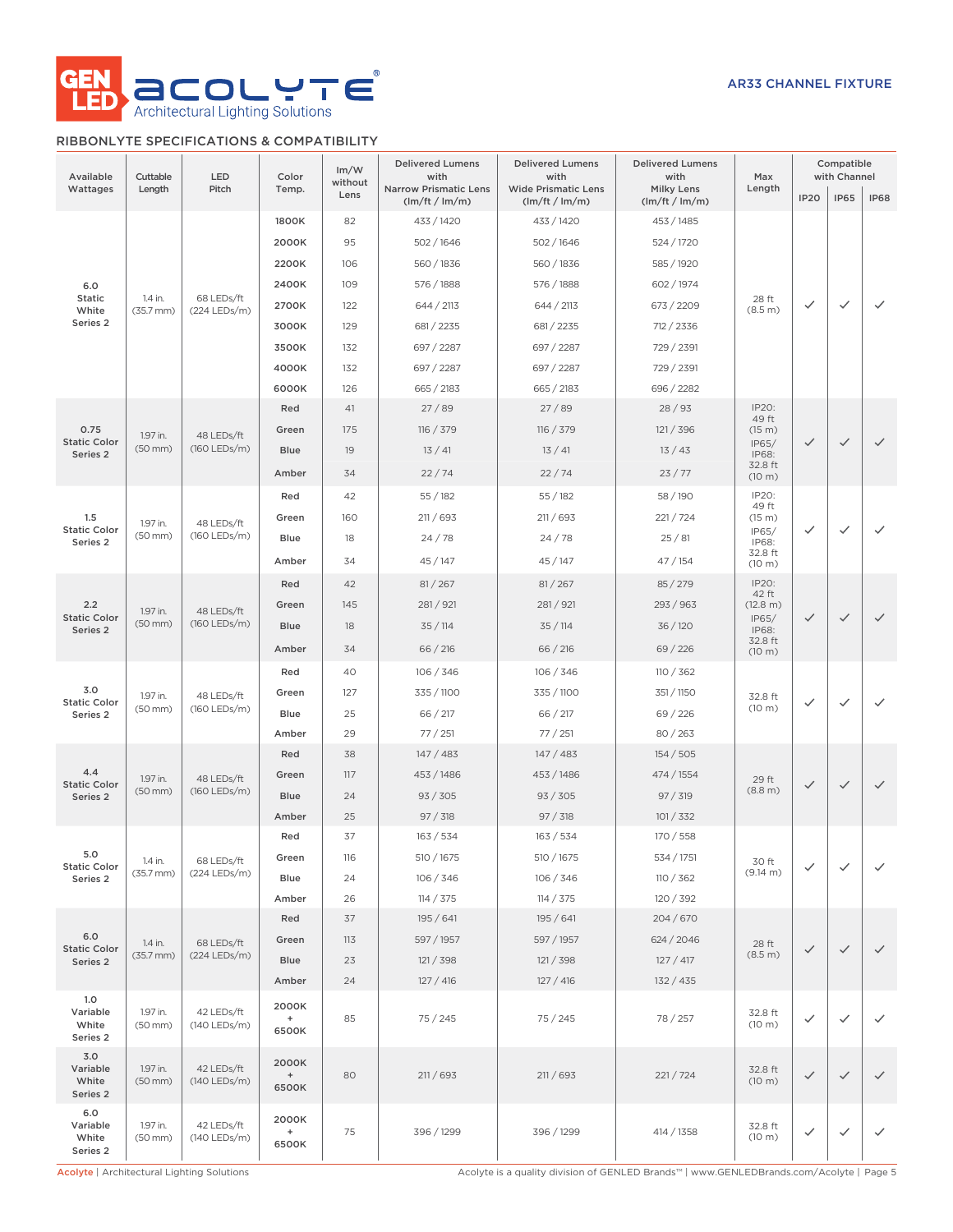

# RIBBONLYTE SPECIFICATIONS & COMPATIBILITY

| Available                       | Cuttable                           | LED                         | Color                     | Im/W<br>without | <b>Delivered Lumens</b><br>with                | <b>Delivered Lumens</b><br>with              | <b>Delivered Lumens</b><br>with     | Max                                |              | Compatible<br>with Channel |                  |
|---------------------------------|------------------------------------|-----------------------------|---------------------------|-----------------|------------------------------------------------|----------------------------------------------|-------------------------------------|------------------------------------|--------------|----------------------------|------------------|
| Wattages                        | Length                             | Pitch                       | Temp.                     | Lens            | <b>Narrow Prismatic Lens</b><br>(lm/ft / lm/m) | <b>Wide Prismatic Lens</b><br>(lm/ft / lm/m) | <b>Milky Lens</b><br>(lm/ft / lm/m) | Length                             | <b>IP20</b>  | <b>IP65</b>                | <b>IP68</b>      |
| 2.2<br><b>RGB</b>               | 6.55 in.<br>$(166.4 \, \text{mm})$ | 9 LEDs/ft<br>$(30$ LEDs/m)  | <b>RGB</b>                | 37              | 72/235                                         | 72/235                                       | 75 / 246                            | 19 ft 7.9 in.<br>(6 <sub>m</sub> ) | ✓            | $\checkmark$               | $\checkmark$     |
| 4.4<br><b>RGB</b>               | 3.94 in.<br>$(100$ mm $)$          | 18 LEDs/ft<br>$(60$ LEDs/m) | <b>RGB</b>                | 37              | 72/235                                         | 72/235                                       | 75/246                              | 19 ft 7.9 in.<br>(6 <sub>m</sub> ) | $\checkmark$ | $\checkmark$               | $\checkmark$     |
| 8.8<br><b>RGB</b>               | 1.97 in.<br>$(50$ mm $)$           | 18 LEDs/ft<br>(60 LEDs/m)   | <b>RGB</b>                | 37              | 287 / 940                                      | 287 / 940                                    | 300/983                             | 19 ft 7.9 in.<br>(6 <sub>m</sub> ) | $\checkmark$ | $\checkmark$               | $\checkmark$     |
| 4.4<br><b>RGBW</b>              | 6.55 in.<br>$(166.4 \, \text{mm})$ | 18 LEDs/ft<br>$(60$ LEDs/m) | <b>RGBW</b>               | 65              | 252/826                                        | 252/826                                      | 263/863                             | 19 ft 7.9 in.<br>(6 <sub>m</sub> ) | $\checkmark$ | $\checkmark$               | $\checkmark$     |
| 4.4<br><b>RGBA</b>              | 6.55 in.<br>$(166.4 \, \text{mm})$ | 18 LEDs/ft<br>(60 LEDs/m)   | <b>RGBA</b>               | 33              | 128 / 419                                      | 128 / 419                                    | 134 / 438                           | 19 ft 7.9 in.<br>(6 <sub>m</sub> ) | ✓            | $\checkmark$               | $\checkmark$     |
| 5.5<br>$4$ -in-1<br><b>RGBW</b> | 3.94 in.<br>$(100$ mm $)$          | 18 LEDs/ft<br>(60 LEDs/m)   | <b>RGBW</b>               | 51              | 247 / 810                                      | 247 / 810                                    | 258 / 847                           | 19 ft 7.9 in.<br>(6 <sub>m</sub> ) | $\checkmark$ | $\checkmark$               | $\checkmark$     |
| 5.5<br>4-in-1 RGBA              | 3.94 in.<br>$(100$ mm $)$          | 18 LEDs/ft<br>(60 LEDs/m)   | <b>RGBA</b>               | 27              | 131 / 429                                      | 131 / 429                                    | 137/448                             | 19 ft 7.9 in.<br>(6 <sub>m</sub> ) | $\checkmark$ | $\checkmark$               | $\checkmark$     |
| 8.8<br><b>RGBW</b>              | 3.94 in.<br>$(100$ mm $)$          | 36 LEDs/ft<br>(120 LEDs/m)  | <b>RGBW</b>               | 61              | 472 / 1550                                     | 472 / 1550                                   | 494 / 1620                          | 19 ft 7.9 in.<br>(6 <sub>m</sub> ) | $\checkmark$ | $\checkmark$               | $\checkmark$     |
| 8.8<br><b>RGBA</b>              | 3.94 in.<br>$(100$ mm $)$          | 36 LEDs/ft<br>(120 LEDs/m)  | <b>RGBA</b>               | 22              | 170 / 559                                      | 170 / 559                                    | 178 / 584                           |                                    | $\checkmark$ | $\checkmark$               | $\checkmark$     |
|                                 |                                    |                             | Red                       | 18.5            | 16/53                                          | 16/53                                        | 17/56                               |                                    |              |                            |                  |
| <b>RGB</b>                      | 3.94 in.                           | 18 LEDs/ft                  | Green                     | 45.6            | 40 / 132                                       | 40 / 132                                     | 42/138                              | 16 ft 5 in.                        | N/A          | N/A                        | $\checkmark$     |
| Addressable                     | $(100$ mm $)$                      | $(60$ LEDs/m)               | Blue                      | 11.1            | 10/32                                          | 10/32                                        | 10/34                               | (5 <sub>m</sub> )                  |              |                            | <b>IP67</b>      |
|                                 |                                    |                             | All                       | 89              | 78 / 257                                       | 78 / 257                                     | 82 / 269                            |                                    |              |                            |                  |
|                                 |                                    |                             | Red<br>Green              | 20.3            | 18/59                                          | 18/59                                        | 19/61                               |                                    |              |                            |                  |
| <b>RGBW</b>                     | 3.94 in.                           | 18 LEDs/ft                  | Blue                      | 51.3<br>10.8    | 45 / 148<br>10/31                              | 45/148<br>10/31                              | 47/155<br>10/33                     | 16 ft 5 in.                        | N/A          | N/A                        | ✓<br><b>IP67</b> |
| Addressable                     | $(100$ mm $)$                      | $(60$ LEDs/m)               | White                     | 51.3            | 45 / 148                                       | 45/148                                       | 47/155                              | (5 <sub>m</sub> )                  |              |                            |                  |
|                                 |                                    |                             | All                       | 167.4           | 147 / 483                                      | 147/483                                      | 154/505                             |                                    |              |                            |                  |
| 5.2<br>Warm Dim                 | 3.94 in.<br>$(100$ mm $)$          | 36 LEDs/ft<br>(120 LEDs/m)  | <b>WARM</b><br><b>DIM</b> | 55              | 252 / 826                                      | 252/826                                      | 263/863                             | 16 ft 4 in.<br>(5 <sub>m</sub> )   | $\checkmark$ | $\checkmark$               | $\checkmark$     |

DIODE VISIBILITY CHART (Data below applies to installations with Milky lens only)





**RibbonLyte Color Changing RibbonLyte**

**No Visible Diode = N With Visible Diode = Y**

**Static White & Static Color**

| 0.75/1.5/2.2                       | 3.0/4.4                            | 5.0/6.0                                        | 2.2<br><b>RGB</b>                  | 4.4<br><b>RGB</b>                  | 8.8<br><b>RGB</b>                  | 4.4<br>RGBW/A                      | 5.5<br>$4$ -in-1<br>RGBW/A                     | 8.8<br>RGBW/A                      | Warm<br>Dim                        | Variable<br>White                  | <b>RGB/RGBW</b><br>Addressable |
|------------------------------------|------------------------------------|------------------------------------------------|------------------------------------|------------------------------------|------------------------------------|------------------------------------|------------------------------------------------|------------------------------------|------------------------------------|------------------------------------|--------------------------------|
| IP2O<br><b>IP65</b><br><b>IP68</b> | IP20<br><b>IP65</b><br><b>IP68</b> | IP <sub>20</sub><br><b>IP65</b><br><b>IP68</b> | IP2O<br><b>IP65</b><br><b>IP68</b> | IP2O<br><b>IP65</b><br><b>IP68</b> | IP2O<br><b>IP65</b><br><b>IP68</b> | IP2O<br><b>IP65</b><br><b>IP68</b> | IP <sub>20</sub><br><b>IP65</b><br><b>IP68</b> | IP2O<br><b>IP65</b><br><b>IP68</b> | IP2O<br><b>IP65</b><br><b>IP68</b> | IP2O<br><b>IP65</b><br><b>IP68</b> | <b>IP67</b>                    |
| N                                  | N                                  |                                                | N                                  | N                                  | N                                  | N                                  | N                                              | N                                  | N                                  |                                    | N                              |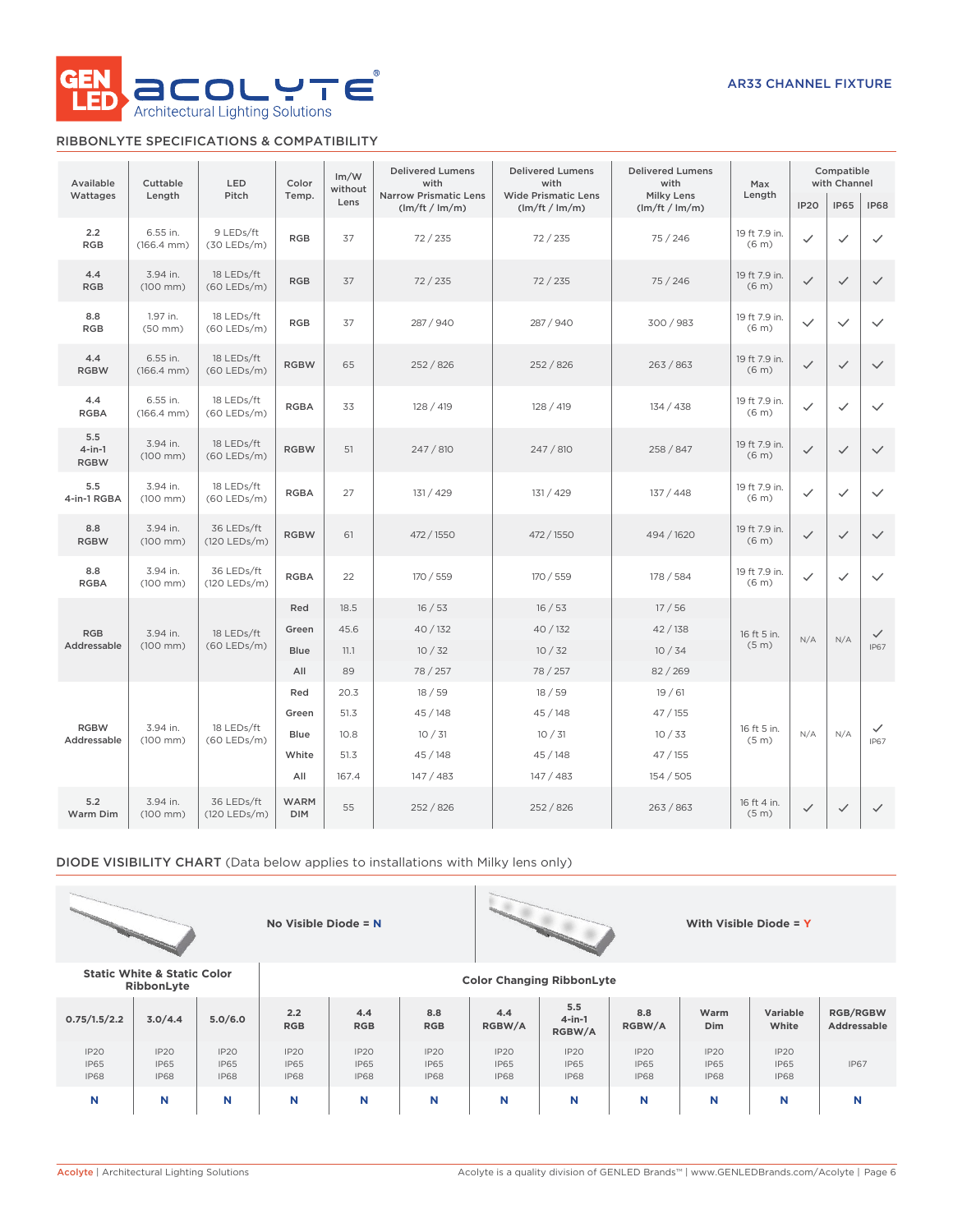

# AVAILABLE DRIVERS

### NON-DIMMING ELECTRONIC DRIVERS LUTRON HI-LUME DRIVERS



30W, 60W, 96W Non-Dimming Electronic Class 2 Drivers

Part No.: • DRVW2430 (30 Watt) • DRVW2460 (60 Watt)

• DRVW2496 (96 Watt)

Output Voltage: 24 V Voltage Range: 120-277 VAC IP Rating: Dry or Damp UL Listed





60W, 96W, 150W, 300W ELV/MLV Dimmable Drivers

Part No.:

- DRVW2460ELVMLV (60 Watt)
- DRVW2496ELVMLV (96 Watt)
- DRVW24150ELVMLV (150 Watt)
- DRVW24300ELVMLV (300 Watt)

Line Voltage Dimmable Drivers Output Voltage: 24 V Voltage Range: 100-277 VAC IP Rating: IP67 Dimmable UL, CE, and CSA Listed



240W, 320W Non-Dimming Electronic Drivers

Part No.: • DRVW24240 (240 Watt) • DRVW24320 (320 Watt)

Output Voltage: 24 V Voltage Range: 90-305 VAC IP Rating: Dry or Damp UL Recognized



40W Lutron Hi-Lume 1% Dimming Class 2 Drivers

Part No.: • DRVLUT24403W (40 Watt, 3-wire) • DRVLUT24402W (40 Watt, 2-wire)

Output Voltage: 24 V Voltage Range: 120-277 VAC (3-wire model) or 120V (2-wire model) IP Rating: Dry or Damp Dimmable using 2-wire forward phase, 3-wire+G or digital EcoSystem UL Listed



### LUTRON Skylark Contour Dimmer

Part No.: TRIDIMSKY Width: 2.94 in (75 mm) Length: 4.69 in (120 mm) Depth: 0.30 in (7.6 mm)

- Single pole and 3-way versions
- Compatible with Acolyte MLV drivers
- Slide adjusts brightness and On/Off control
- 30 mA max control current
- Available in white finish



#### LUTRON NOVA-T Dimmer

Part No.: TRIDIMNOVA Width: 2.75 in (70 mm) Length: 4.56 in (116 mm) Depth: 0.30 in (7.6 mm)

- Slide adjusts brightness and On/Off control
- 30 mA max control current
- Available in white finish



### LUTRON DIVA Dimmer

Part No.: TRIDIMDIVA (With Locator Light) TRIDIMDIVAL Width: 2.94 in (75 mm) Length: 4.69 in (120 mm) Depth: 0.30 in (7.6 mm)

- Large paddle switch with a captive linear-slide dimmer
- 30 mA max control current
- Available in white finish
- Available with locator light which glows green when the switch is off

Note: For more options, please reference the Optional Dimmer List on Acolyte product website page.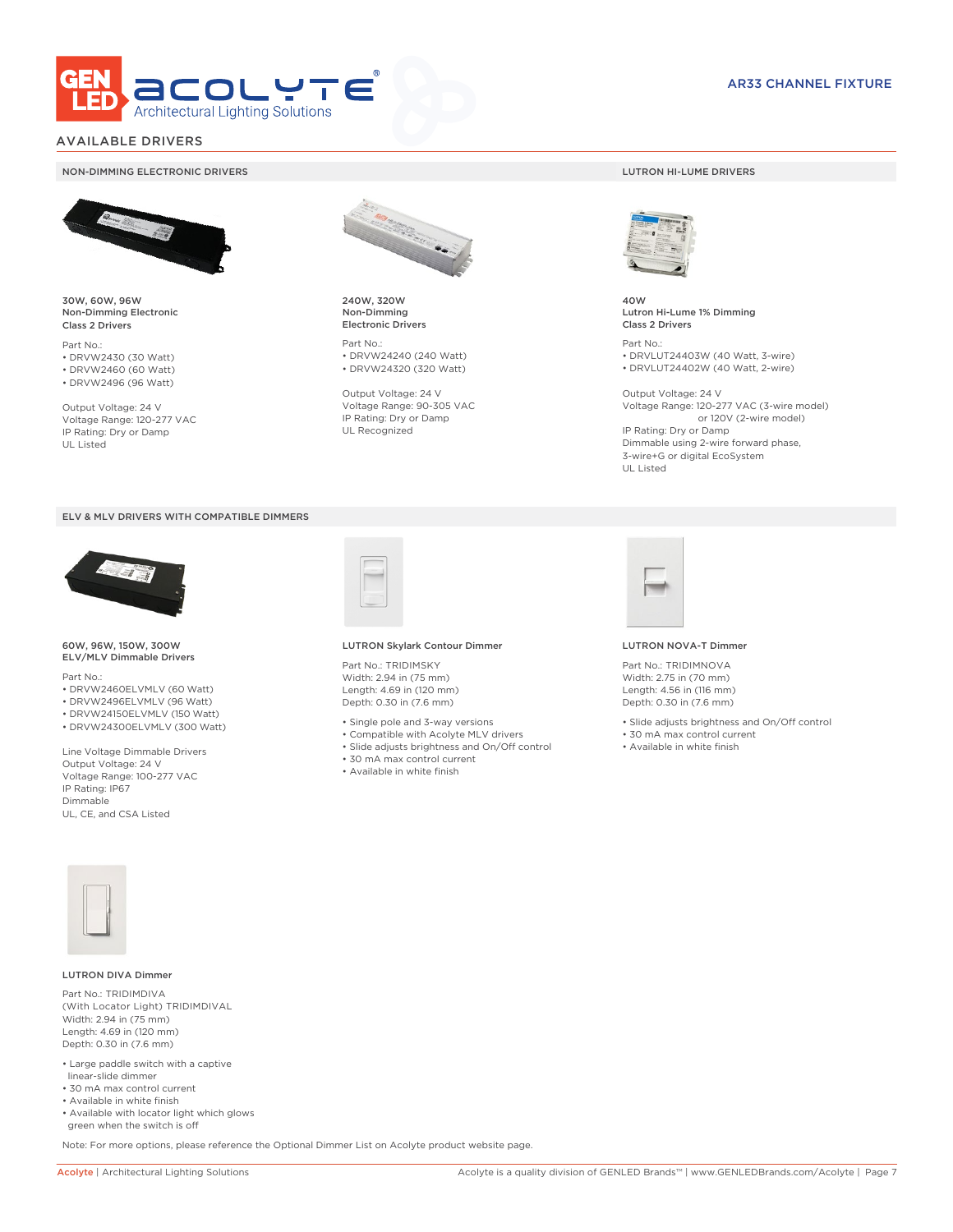

### AVAILABLE DRIVERS / CONTROLLERS AND DIMMING OPTIONS / WIRE GAUGE CHART

### 0-10V DRIVERS AND DIMMERS **DIMMING MODULE**



0-10V Dimmable Waterproof Drivers

96W Part No.: DRVW249610P 288W Part No.: DRVW2428810P Output Voltage: 24 V (+/- 0.5V) Voltage Range: 100-277 VAC Environmental Rating: UL Wet Location UL Listed



# LUTRON DIVA Dimmer

Part No.: LVDIMDIVA Width: 2.94 in (75 mm) Length: 4.69 in (120 mm) Depth: 0.30 in (7.6 mm)

- Compatible with 0-10 V Dimming
- Module • Large paddle switch with a captive
- linear-slide dimmer
- 30 mA max control current
- Available in white finish

### DMX CONTROLLER AND PART NUMBER - FOR COLOR CHANGING VERSIONS



GLASS TOUCH WALL CONTROLLER Part Number: AWCRGBWW AWCVWW



4 CHANNEL WATERPROOF DMX INTERFACE Part Number: DMXINFWLCD4



1 ZONE WALL CONTROLLER Part Number: DMXCTRLG



5 CHANNEL DMX INTERFACE Part Number: DMXINFLCD5



### LUTRON NOVA-T Dimmer

Part No.: LVDIMNOVA Width: 2.75 in (70 mm) Length: 4.56 in (116 mm) Depth: 0.30 in (7.6 mm)

- Compatible with 0-10 V Dimming Module
- Slide adjusts brightness and On/Off control
- 30 mA max control current • Available in white finish
	-



### Variable White Dimming Module

Part No.: VWDIMMOD

• 1 dimming module required per 30 ft (9.1 m) • This product is only compatible with Variable White RibbonLyte, not Variable White Amber or Variable White Red. Works with any 0-10V dimmers to provide CCT change with one dimmer and brightness change with the other.

Note: Max length before additional power is introduced



5 ZONE WALL CONTROLLER Part Number: DMXCTRL



DMX OPTO SPLITTER Part Number: DMXOS8



10 ZONE WALL CONTROLLER Part Number: DMXCTRLD

| DRIVER AND RIBBONLYTE AT FULL LOAD |          |               |                |        |      |        |      |               |                |        |      |        |      |        |                |        |
|------------------------------------|----------|---------------|----------------|--------|------|--------|------|---------------|----------------|--------|------|--------|------|--------|----------------|--------|
| Wattages                           | 60<br>30 |               |                | 96     |      |        | 150  |               | 200            |        | 240  |        | 300  |        | 320            |        |
| Wire<br>Gauge                      | Feet     | <b>Meters</b> | Feet           | Meters | Feet | Meters | Feet | <b>Meters</b> | Feet           | Meters | Feet | Meters | Feet | Meters | Feet           | Meters |
|                                    |          |               |                |        |      |        |      |               |                |        |      |        |      |        |                |        |
| 24 AWG                             | 14       | 4.27          | $\overline{9}$ | 2.74   | 5.5  | 1.68   | 3.75 | 1.14          | 2.75           | 0.84   | 2.25 | 0.69   | 1.75 | 0.53   | 1.75           | 0.53   |
| 22 AWG                             | 22       | 6.71          | 14             | 4.27   | 9    | 2.74   | 5.75 | 1.75          | 4.5            | 1.37   | 3.5  | 1.07   | 2.75 | 0.84   | 2.75           | 0.84   |
| 20 AWG                             | 35       | 10.67         | 23             | 7.01   | 14   | 4.27   | 9    | 2.74          | $\overline{7}$ | 2.13   | 5.75 | 1.75   | 4.5  | 1.37   | 4.25           | 1.30   |
| <b>18 AWG</b>                      | 56       | 17.07         | 37             | 11.28  | 23   | 7.01   | 15   | 4.57          | 11             | 3.35   | 9    | 2.74   | 7.5  | 2.29   | $\overline{7}$ | 2.13   |
| <b>16 AWG</b>                      | 90       | 27.44         | 60             | 18.29  | 37   | 11.28  | 24   | 7.32          | 18             | 5.49   | 15   | 4.57   | 12   | 3.66   | 11             | 3.35   |
| <b>14 AWG</b>                      | 142      | 43.29         | 95             | 28.96  | 59   | 17.99  | 38   | 11.59         | 28             | 8.54   | 23   | 7.01   | 19   | 5.79   | 17             | 5.18   |
| <b>12 AWG</b>                      | 226      | 68.90         | 151            | 46.04  | 94   | 28.66  | 60   | 18.29         | 45             | 13.72  | 37   | 11.28  | 30   | 9.15   | 28             | 8.54   |
| <b>10 AWG</b>                      | 360      | 109.76        | 240            | 73.17  | 150  | 45.73  | 96   | 29.27         | 72             | 21.95  | 60   | 18.29  | 48   | 14.63  | 45             | 13.72  |
| 8 AWG                              | 574      | 175.00        | 381            | 116.16 | 239  | 72.87  | 153  | 46.65         | 115            | 35.06  | 95   | 28.96  | 76   | 23.17  | 71             | 21.65  |